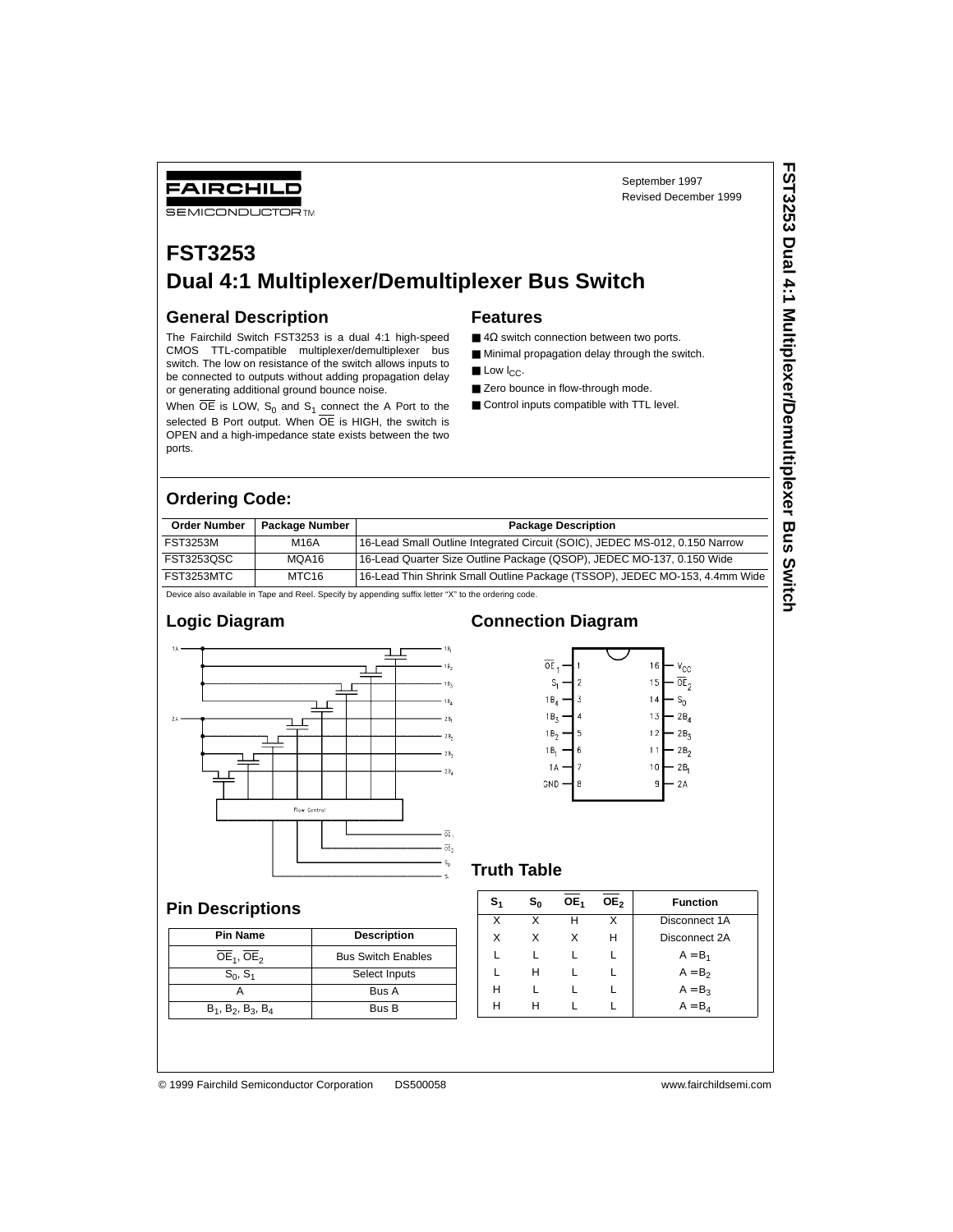#### **Absolute Maximum Ratings**(Note 1) **Recommended Operating**

| Supply Voltage (V <sub>CC</sub> )                                    | $-0.5V$ to $+7.0V$                   |
|----------------------------------------------------------------------|--------------------------------------|
| DC Switch Voltage $(V_S)$                                            | $-0.5V$ to $+7.0V$                   |
| DC Input Voltage (V <sub>IN</sub> )(Note 2)                          | $-0.5V$ to $+7.0V$                   |
| DC Input Diode Current (I <sub>IK</sub> ) V <sub>IN</sub> <0V        | $-50mA$                              |
| DC Output (I <sub>OUT</sub> ) Sink Current                           | 128mA                                |
| DC V <sub>CC</sub> /GND Current (I <sub>CC</sub> /I <sub>GND</sub> ) | $+/- 100mA$                          |
| Storage Temperature Range (TSTG)                                     | $-65^{\circ}$ C to +150 $^{\circ}$ C |
|                                                                      |                                      |

# **Conditions** (Note 3)

| Power Supply Operating (V <sub>CC)</sub> | 4.0V to 5.5V         |
|------------------------------------------|----------------------|
| Input Voltage $(V_{IN})$                 | $0V$ to $5.5V$       |
| Output Voltage $(V_{OUT})$               | $0V$ to $5.5V$       |
| Input Rise and Fall Time $(t_r, t_f)$    |                      |
| Switch Control Input                     | $0ns/V$ to $5ns/V$   |
| Switch I/O                               | $0ns/V$ to DC        |
| Free Air Operating Temperature $(T_A)$   | $-40$ °C to $-85$ °C |

**Note 1:** The Absolute Maximum Ratings are those values beyond which the safety of the device cannot be guaranteed. The device should not be operated at these limits. The parametric values defined in the Electrical Characteristics tables are not guaranteed at the absolute maximum rating. The Recommended Operating Conditions tables will define the conditions for actual device operation.

**Note 2:** The input and output negative voltage ratings may be exceeded if the input and output diode current ratings are observed.

**Note 3:** Unused control inputs must be held HIGH or LOW. They may not float.

### **DC Electrical Characteristics**

|                     | Parameter                             | Vcc<br>(V)  | $T_A = -40$ °C to +85 °C |                 |        |              |                                          |  |
|---------------------|---------------------------------------|-------------|--------------------------|-----------------|--------|--------------|------------------------------------------|--|
| Symbol              |                                       |             | Min                      | Typ<br>(Note 4) | Max    | <b>Units</b> | <b>Conditions</b>                        |  |
| $V_{\text{IK}}$     | Clamp Diode Voltage                   | 4.5         |                          |                 | $-1.2$ | $\vee$       | $I_{IN} = -18mA$                         |  |
| $V_{\text{IH}}$     | High Level Input Voltage              | $4.0 - 5.5$ | 2.0                      |                 |        | V            |                                          |  |
| $V_{IL}$            | Low Level Input Voltage               | $4.0 - 5.5$ |                          |                 | 0.8    | V            |                                          |  |
| Ъ.                  | Input Leakage Current                 | 5.5         |                          |                 | ±1.0   | μA           | $0 \leq V_{IN} \leq 5.5V$                |  |
| $I_{OZ}$            | OFF-STATE Leakage Current             | 5.5         |                          |                 | ±1.0   | μA           | $0 \leq A, B \leq V_{CC}$                |  |
| $R_{ON}$            | Switch On Resistance                  | 4.5         |                          | 4               | 7      | Ω            | $V_{IN} = 0V$ , $I_{IN} = 64mA$          |  |
|                     | (Note 5)                              | 4.5         |                          | 4               | 7      | Ω            | $V_{IN} = 0V$ , $I_{IN} = 30mA$          |  |
|                     |                                       | 4.5         |                          | 8               | 15     | Ω            | $V_{IN} = 2.4V$ , $I_{IN} = 15mA$        |  |
|                     |                                       | 4.0         |                          | 11              | 20     | Ω            | $V_{IN} = 2.4V$ , $I_{IN} = 15mA$        |  |
| $I_{\rm CC}$        | Quiescent Supply Current              | 5.5         |                          |                 | 3      | μA           | $V_{IN} = V_{CC}$ or GND, $I_{OIII} = 0$ |  |
| $\Delta I_{\rm CC}$ | Increase in I <sub>CC</sub> per Input | 5.5         |                          |                 | 2.5    | mA           | One input at 3.4V                        |  |
|                     |                                       |             |                          |                 |        |              | Other inputs at V <sub>CC</sub> or GND   |  |

**Note 4:** Typical values are at  $V_{CC} = 5.0V$  and  $T_A = +25^{\circ}C$ 

**Note 5:** Measured by the voltage drop between A and B pins at the indicated current through the switch. On resistance is determined by the lower of the voltages on the two (A or B) pins.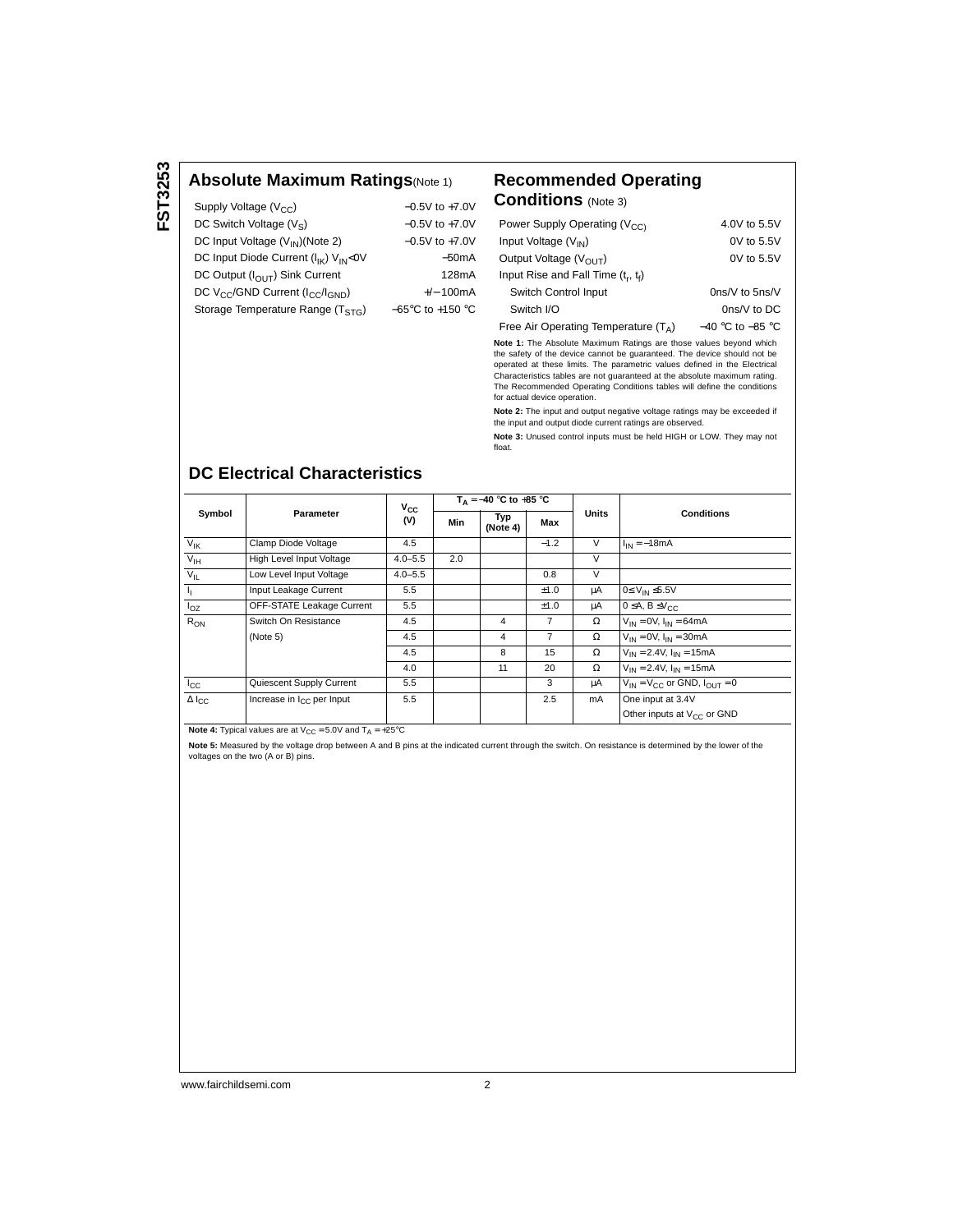#### **AC Electrical Characteristics**

|                                     |                                                 | $T_A = -40$ °C to +85 °C<br>$C_1 = 50pF$ , RU = RD = 500 $\Omega$ |      |                        |      |              |                                   |                      |
|-------------------------------------|-------------------------------------------------|-------------------------------------------------------------------|------|------------------------|------|--------------|-----------------------------------|----------------------|
| Symbol                              | Parameter                                       | $V_{CC} = 4.5 - 5.5V$                                             |      | $V_{\text{CC}} = 4.0V$ |      | <b>Units</b> | <b>Conditions</b>                 | Figure No.           |
|                                     |                                                 | Min                                                               | Max  | Min                    | Max  |              |                                   |                      |
| t <sub>PHL</sub> , t <sub>PLH</sub> | Prop Delay Bus to Bus (Note 6)                  |                                                                   | 0.25 |                        | 0.25 | ns           | $V_1 =$ OPEN                      | Figure 1<br>Figure 2 |
|                                     | Prop Delay, Select to Bus A                     | 1.0                                                               | 5.3  |                        | 6.3  |              |                                   |                      |
| t <sub>PZH</sub> , t <sub>PZL</sub> | Output Enable Time, Select to Bus B             | 1.0                                                               | 5.3  |                        | 6.0  | ns           | $V_1 = 7V$ for $t_{PZL}$          | Figure 1<br>Figure 2 |
|                                     | Output Enable Time, $I_{\Omega F}$ to Bus A, B  | 1.0                                                               | 5.3  |                        | 6.2  |              | $V_1 =$ OPEN for t <sub>P7H</sub> |                      |
| t <sub>PHZ</sub> , t <sub>PLZ</sub> | Output Disable Time., Select to Bus B           | 1.0                                                               | 5.8  |                        | 6.2  | ns           | $V_1 = 7V$ for $t_{PI}$ z         | Figure 1<br>Figure 2 |
|                                     | Output Disable Time, $I_{\Omega F}$ to Bus A, B | 1.0                                                               | 5.5  |                        | 6.2  |              | $V_1 =$ OPEN for t <sub>PH7</sub> |                      |

**Note 6:** This parameter is guaranteed by design but is not tested. The bus switch contributes no propagation delay other than the RC delay of the typical On<br>resistance of the switch and the 50pF load capacitance, when dri

#### **Capacitance** (Note 7)

| Symbol          |               | Parameter                     | Typ | Max | Units | <b>Conditions</b>      |
|-----------------|---------------|-------------------------------|-----|-----|-------|------------------------|
| $v_{\text{IN}}$ |               | Control Pin Input Capacitance |     |     | pF    | $V_{\text{CC}} = 5.0V$ |
|                 | A Port        | Input/Output Capacitance      | 13  |     | pF    | $V_{CC}$ , $OE = 5.0V$ |
| $C_{VQ}$        | <b>B</b> Port |                               |     |     | pF    |                        |

**Note 7:**  $T_A = +25^\circ C$ ,  $f = 1$  MHz, Capacitance is characterized but not tested.

### **AC Loading and Waveforms**



**Note:** Input driven by 50 Ω source terminated in 50 Ω **Note:** C<sub>L</sub> includes load and stray capacitance

**Note:** Input PRR = 1.0 MHz,  $t_W = 500$  ns

#### **FIGURE 1. AC Test Circuit**



**FST3253 FST3253**

3 www.fairchildsemi.com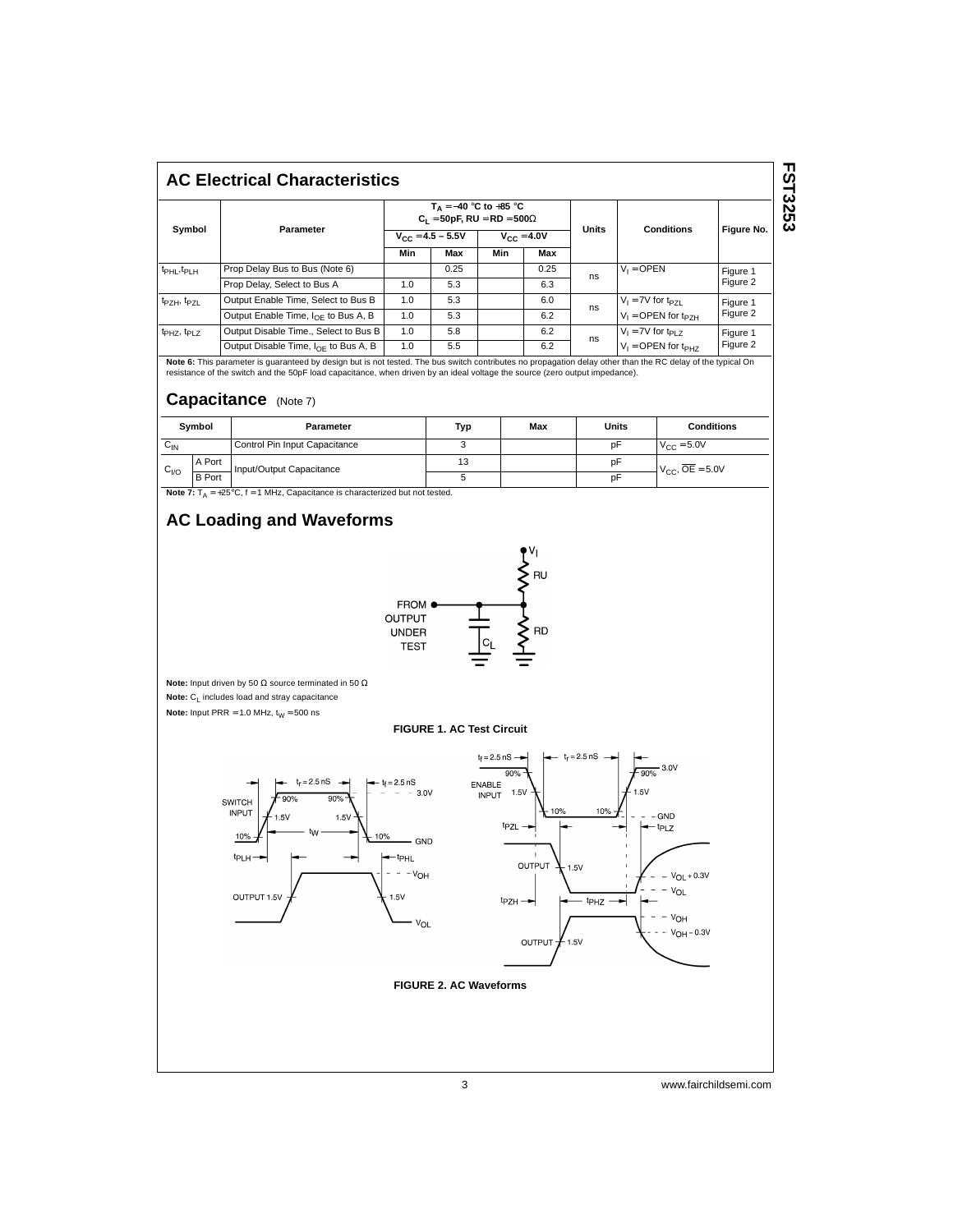